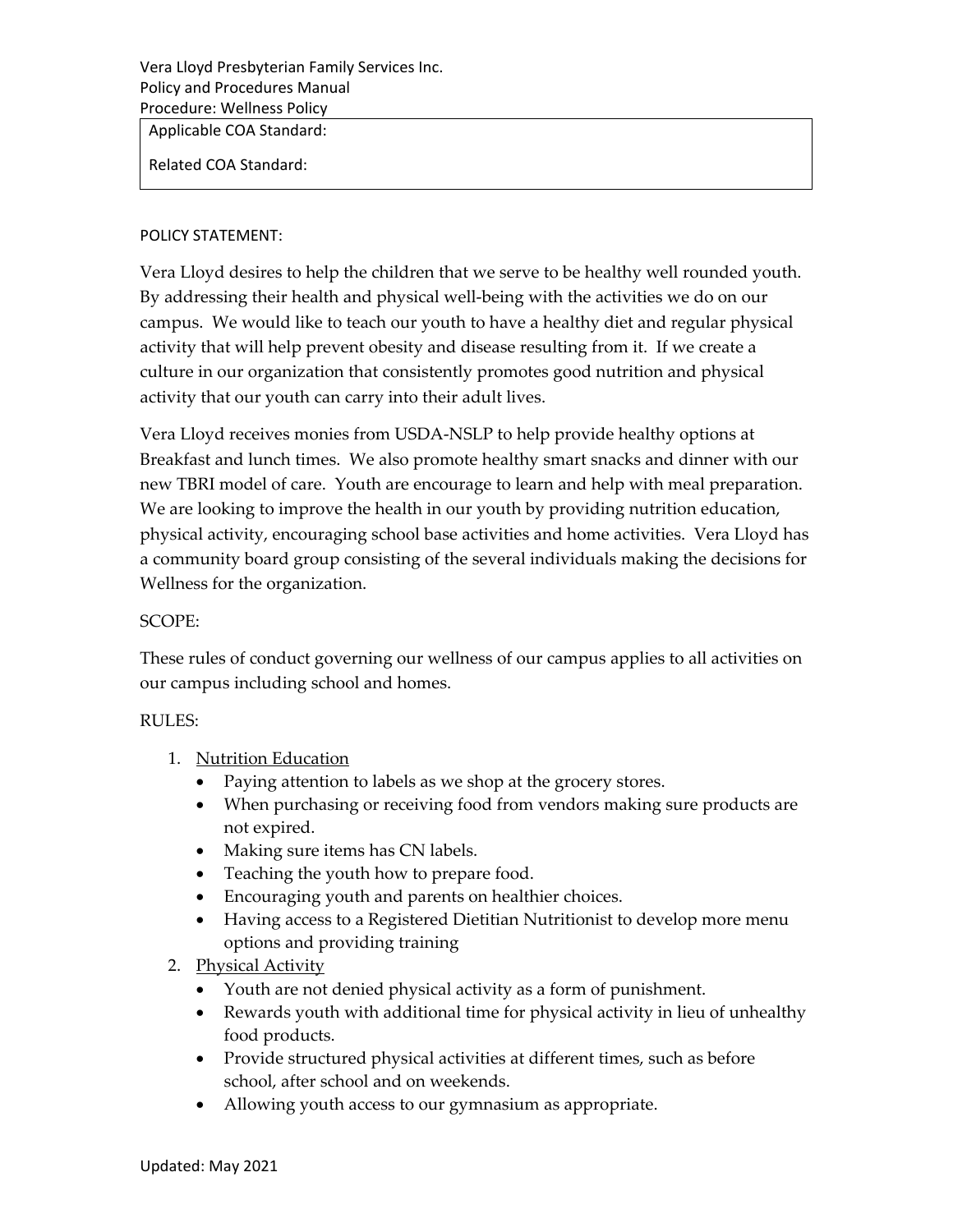Vera Lloyd Presbyterian Family Services Inc. Policy and Procedures Manual

Procedure: Wellness Policy

- Allowing youth access to our playground and tennis/basket court as appropriate.
- Conducting an annual 5K walk/run and allows each youth to be a part of the activity.
- Encourages community involvement in other annual 5k walk and run.
- During summer months offer different activities that promote physical fitness as a whole campus.
- Swimming pool passes are given out during the summer months.
- 3. Nutrition Standards
	- Menus are posted in the kitchen of each homes.
	- Vera Lloyd uses the FIFO (first in, first out) method of inventory for the food.
	- Making sure food is cooked at the appropriate temperatures.
	- Serving all menu items for each youth.
	- Fresh fruits, vegetables, whole grains and milk is being served daily.
	- Providing smart snacks as an option for youth.
	- Drinking water is available at every meal and when needed.
- 4. Other School Based Activities
	- Encouraging youth to be involved in after school activities.
	- Providing youth with a healthy after school smart snacks.
	- During counseling/nurturing groups, offering healthy snacks and physical activity when appropriate.
	- Integrate nutrition education and physical activity into our campus newsletter.
	- Annually host Vera Lloyd 5k walk/run in November.

This policy is not intended to prohibit the right of employees to be creative with their youth with being healthy and physically active but to engage them to make healthier choices. For our agency to not be a part of the obesity problems in our community but to help combat the problem and improve the youth overall health.